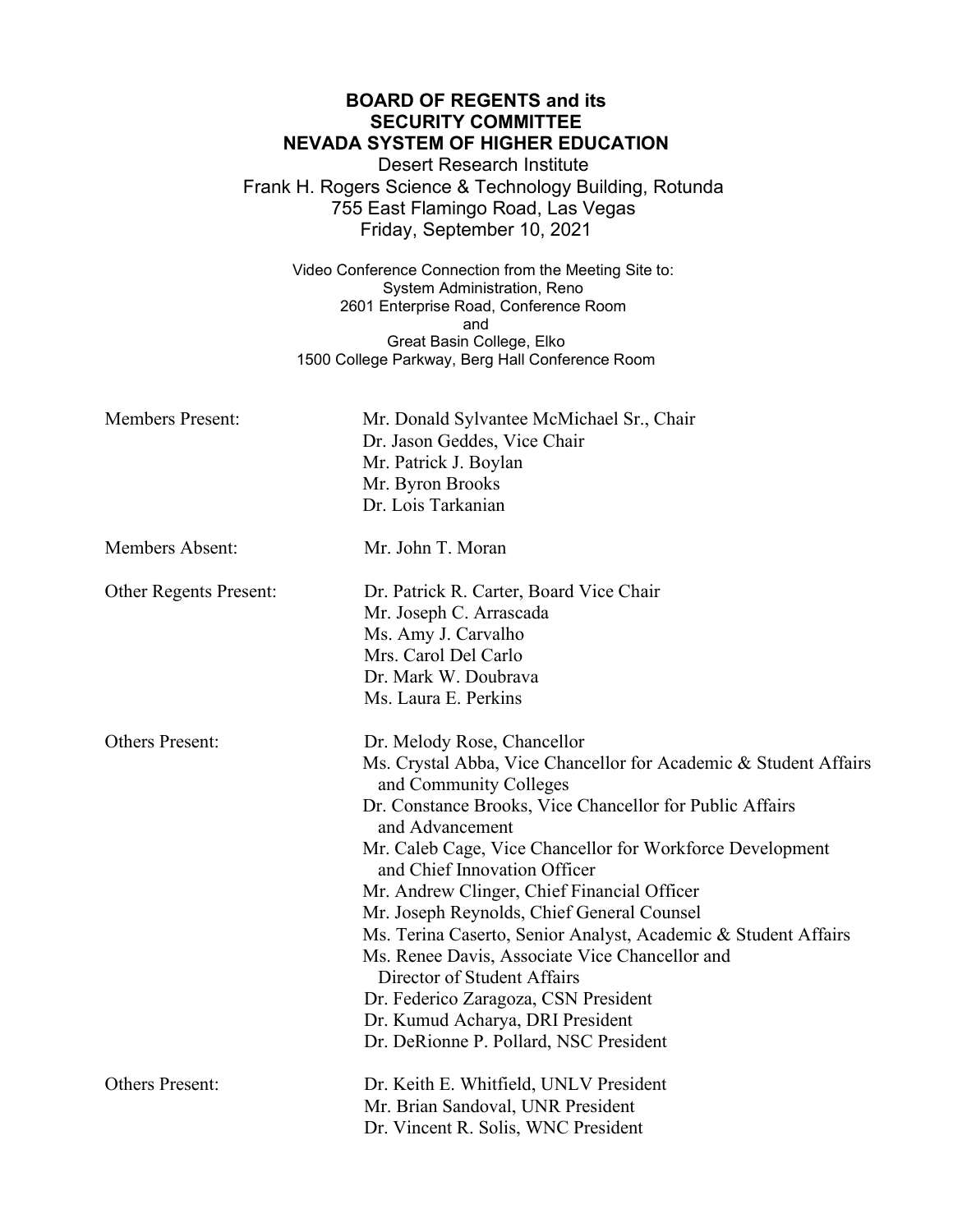Faculty senate chairs in attendance were: Dr. Julian Smit, CSN; Dr. Dave Rhode, DRI; Dr. Samantha Jewell, NSC; Mr. Glenn Heath, System Administration; Dr. Virginia Irintcheva, TMCC; Ms. Shannon Sumpter, UNLV; Dr. Amy Pason, UNR; and Mr. Jim Strange, WNC. Student body presidents in attendance were: Mr. Zachary Johnigan, CSN; Ms. Lauren Porter, NSC; Ms. Darian Richards, TMCC; Ms. Caren Yap, UNLV-CSUN; Mr. Austin Brown, UNR-ASUN; Mr. Matthew Hawn, UNR-GSA; and Ms. Andrea Sanchez De Loza, WNC.

Chair Donald Sylvantee McMichael Sr. called the meeting to order at 10:15 a.m. with all members present except for Regent Moran.

- 1. Information Only-Public Comment None.
- 2. Approved-Minutes The Committee recommended approval of the minutes from the March 5, 2021, meeting *(Ref. SEC-2 on file in the Board Office)*.

Regent Brooks moved approval of the minutes from the March 5, 2021, meeting. Regent Tarkanian seconded. Upon a roll call vote, the motion carried unanimously. Chair McMichael, Vice Chair Geddes, Regent Brooks and Regent Tarkanian voted yes. Regent Boylan and Regent Moran were absent.

(Regent Boylan was in attendance via BlueJeans; however, his vote could not be heard on the record as he was experiencing technical difficulties with his microphone. The issue was resolved shortly thereafter.)

- 3. Information Only-Chair's Report Chair Donald Sylvantee McMichael Sr. expressed his appreciation to all the health directors providing for everyone's health and safety during the meeting. He further expressed his appreciation for the security personnel and K9 members that have contributed to the security during the Board meeting.
- 4. Information Only-NSHE Southern Command Adam Garcia, Director, NSHE Southern Command, presented an update on the Southern Command's security activities.

Director Garcia provided a report which included: the establishment of a university public safety advisory board which fosters relationships and partnerships for all stakeholders; grant funding applications and awards including traffic safety; police activity updates including training (the ABLE Project and and HOPE Unit), accountability, community outreach and recent public events and activities with officers; updates on the NSHE southern campuses; and the National De-Escalation Training Center, and the Southern Command being invited to house and become the regional De-Escalation Center.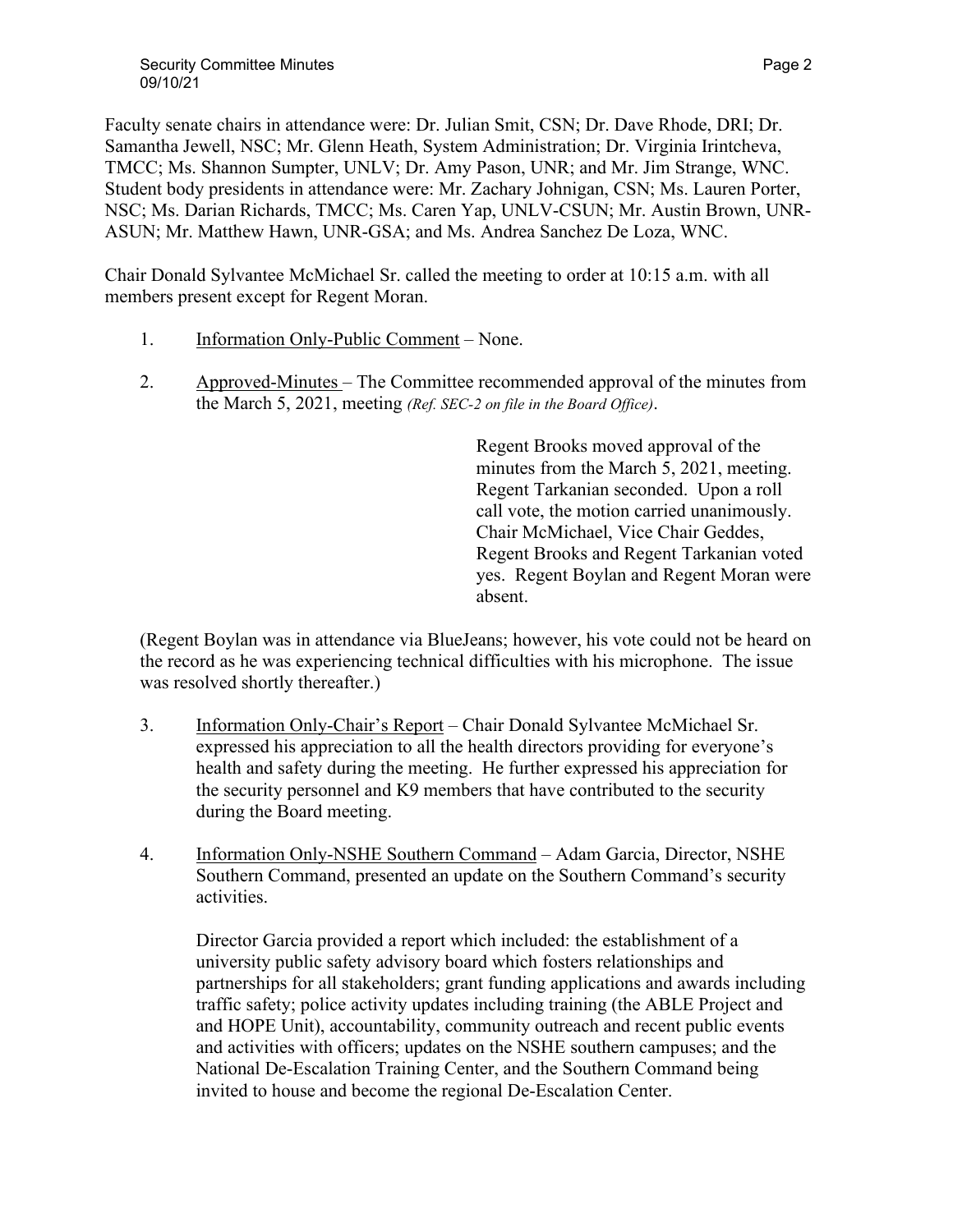## 4. Information Only-NSHE Southern Command – *(continued)*

Regent Del Carlo commented on a statement that Director Garcia made during his presentation which was: "most accidents are preventable." She shared that during her time with General Motors the company adopted a program with the tagline: "all accidents are preventable" and Regent Del Carlo believes that is an important mindset to have. Director Garcia agreed and thanked Regent Del Carlo for her insight.

Regent Brooks and Regent Boylan congratulated Director Garcia on the regional De-Escalation Training Center, and offered sincere thanks and support to Director Garcia and his team for their dedication and professionalism during these times when heightened security seems to be a necessity.

5. Information Only-NSHE Northern Command – University of Nevada, Reno President Brian Sandoval introduced Eric James, Director, NSHE Northern Command. Director James presented an update on the Northern Command's security activities *(Ref. SEC-5 on file in the Board Office)*.

Director James congratulated Todd Renwick on his retirement and provided a report which included: department initiatives: officer health and wellness, peer support continues to be robust and active, and supervisor development; updates on the northern NSHE campuses; community initiatives: social work interns, Nevada's Jewish Federation recently held a lunch for UPSNC staff and officers, virtual workplace safety presentations, de-escalation training to the UNR Student Services division, WNC civilian staff and Disability Resource Center's Peer Mentor Summer Bridge, involvement in the Diversity Summit and Equity and Inclusion subcommittees and veteran assistance at UNR; orientation and Nevada FIT; Peer Support and Critical Incident Stress Management (CISM); K9 teams; Clery compliance; Dean's Future Scholars program; and Human Exploitation and Trafficking (H.E.A.T.).

Dr. Melody Rose, Chancellor, offered her deep gratitude to both Director Garcia and Director James for their work on security planning for the Board, SCS and System Administration.

Chair McMichael thanked Director James for his informative presentation.

6. Information Only-NSHE Cybersecurity – Theresa Semmens, NSHE Chief Information Security Officer, provided an update and overview of cybersecurity matters, including efforts to protect the integrity of data and issues raised by greater reliance on technology due to COVID-19.

Chief Information Security Officer Semmens provided an update which included: completed and ongoing projects on governance, prevention, testing and monitoring; information on "patching"; reviewing vulnerability to the System and the effective provisions, measures, training, workshops and focus given to